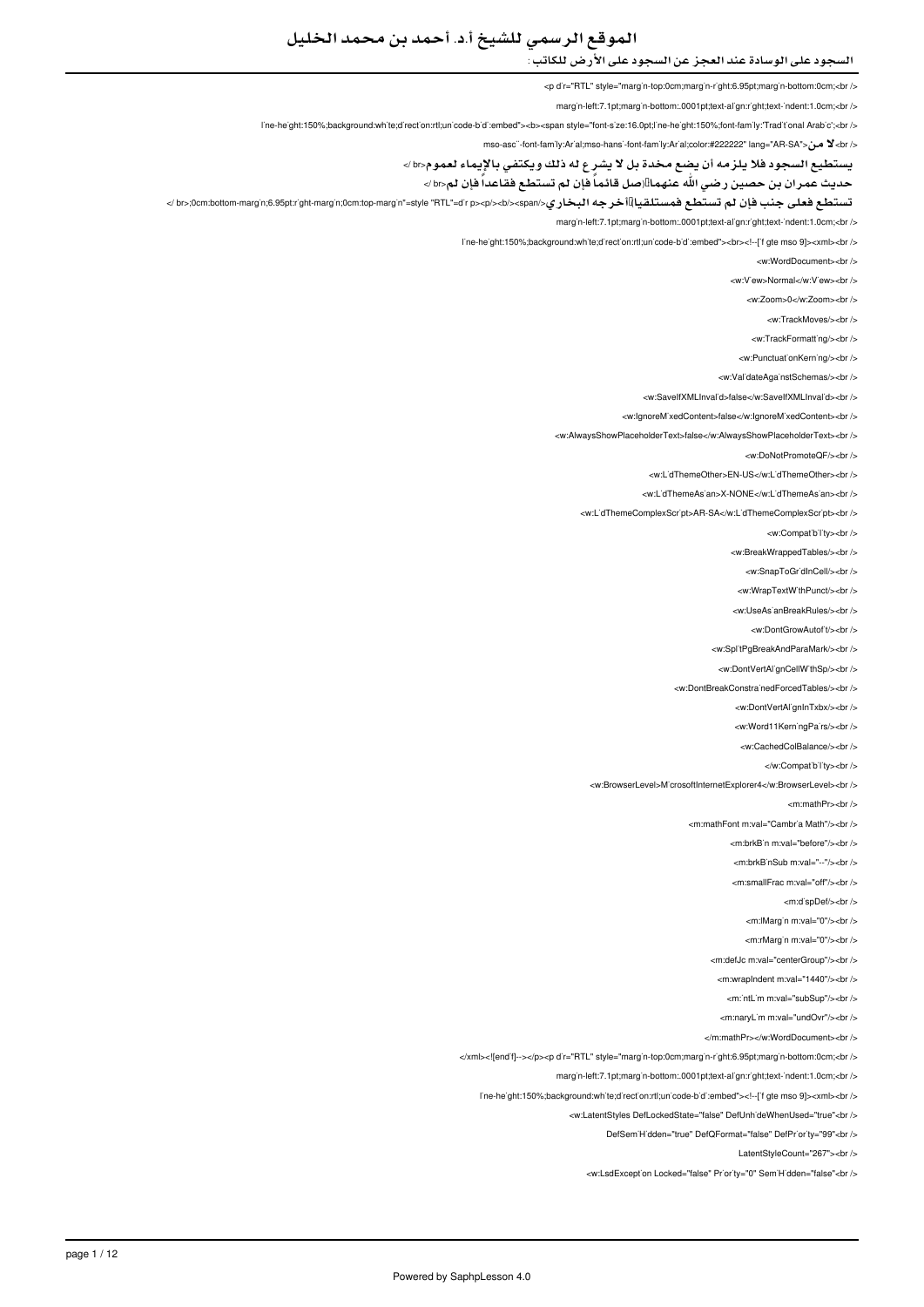UnhideWhenUsed="false" OFormat="true" Name="Normal"/><hr /> <w:LsdException Locked="false" Priority="9" SemiHidden="false"<br/>check UnhideWhenUsed="false" QFormat="true" Name="heading 1"/><br /> <w:LsdExcept'on Locked="false" Pr'or'ty="9" QFormat="true" Name="head'ng 2"/><br /> <w:LsdExcept'on Locked="false" Pr'or'ty="9" QFormat="true" Name="head'ng 3"/><br /> <w:LsdException Locked="false" Priority="9" QEormat="true" Name="beading 4"/><br /> <w:LsdException Locked="false" Priority="9" QFormat="true" Name="heading 5"/><br /> <w:LsdException Locked="false" Priority="9" QFormat="true" Name="heading 6"/><br /> <w:LsdException Locked="false" Priority="9" QEormat="true" Name="beading 7"/><hr <w:LsdException Locked="false" Priority="9" QFormat="true" Name="heading 8"/><br /> <w:LsdException Locked="false" Priority="9" QFormat="true" Name="heading 9"/><br /> <w:LsdException Locked="false" Priority="39" Name="toc 1"/><br /> <w:LsdException Locked="false" Priority="39" Name="toc 2"/><br /> <w:LsdExcept'on Locked="false" Pr'or'ty="39" Name="toc 3"/><br /> <w:LsdException Locked="false" Priority="39" Name="toc 4"/><br /> <w:LsdException Locked="false" Priority="39" Name="toc 5"/><br /> <w:LsdException Locked="false" Priority="39" Name="toc 6"/><br /> <w:LsdException Locked="false" Priority="39" Name="toc 7"/><br/>>ht/> <w:LsdExcept'on Locked="false" Pr'or'ty="39" Name="toc 8"/><br /> -will edException Locked="false" Priority="39" Name="toc 9"/s-br /s <w:LsdException Locked="false" Priority="35" QFormat="true" Name="caption"/><br /> <w:LsdException Locked="false" Priority="10" SemiHidden="false"<br/>chriden UnhideWhenUsed="false" QFormat="true" Name="Title"/><br /> <w:LsdException Locked="false" Priority="1" Name="Default Paragraph Font"/><br /> <w:LsdException Locked="false" Priority="11" SemiHidden="false"<br/>chi UnhideWhenUsed="false" QFormat="true" Name="Subtitle"/><br /> <w:LsdException Locked="false" Priority="22" SemiHidden="false"<br/>chi/> LinhideWhenLised="false" OFormat="true" Name="Strong"/s<hr /s <w:LsdException Locked="false" Priority="20" SemiHidden="false"<br/>chriden Unh'deWhenUsed="false" QFormat="true" Name="Emphas's"/><br /> <w:LsdException Locked="false" Priority="0" Name="Normal (Web)"/s<br /s <w:LsdExcept'on Locked="false" Priority="59" Sem'H'dden="false"<br /> UnhideWhenUsed="false" Name="Table Grid"/><br /> <w:l sdException Locked="false" LinhideWhenLised="false" Name="Placeholder Text"/><br /></ <w:LsdException Locked="false" Priority="1" SemiHidden="false"<br/>kor/> Unh'deWhenUsed="false" QFormat="true" Name="No Spac'ng"/><br /> <w:LsdExcept'on Locked="false" Pr'or'ty="60" Sem'H'dden="false"<br /> UnhideWhenUsed="false" Name="Light Shading"/><br /> <w:LsdException Locked="false" Priority="61" SemiHidden="false"<br/>kor/> Linh'deWhenLised="false" Name="Light List"/><hr /> <w:LsdException Locked="false" Priority="62" SemiHidden="false"<br/>chriden Unh'deWhenUsed="false" Name="L'aht Gr'd"/><br /> <w:LsdExcept'on Locked="false" Priority="63" Sem'H'dden="false"<br /> LinhideWhenUsed="false" Name="Medium Shading 1"/><ht /> <w:LsdException Locked="false" Priority="64" SemiHidden="false"<br/>kor/> UnhideWhenUsed="false" Name="Medium Shading 2"/><br /> <w:LsdException Locked="false" Priority="65" SemiHidden="false"<br/>>ht/> UnhideWhenUsed="false" Name="Medium List 1"/><br /> will sdException Locked="false" Priority="66" SemiHidden="false" chr UnhideWhenUsed="false" Name="Medium List 2"/><br /> <w:LsdExcept'on Locked="false" Pr'or'ty="67" Sem'H'dden="false"<br /> UnhideWhenUsed="false" Name="Medium Grid 1"/><br /> <w:LsdException Locked="false" Priority="68" SemiHidden="false"<br/>chr UnhideWhenUsed="false" Name="Medium Grid 2"/><br /> <w:LsdException Locked="false" Priority="69" SemiHidden="false"<br/>check Unh'deWhenUsed="false" Name="Med'um Gr'd 3"/><br /> <w:LsdException Locked="false" Priority="70" SemiHidden="false"<br/>chriden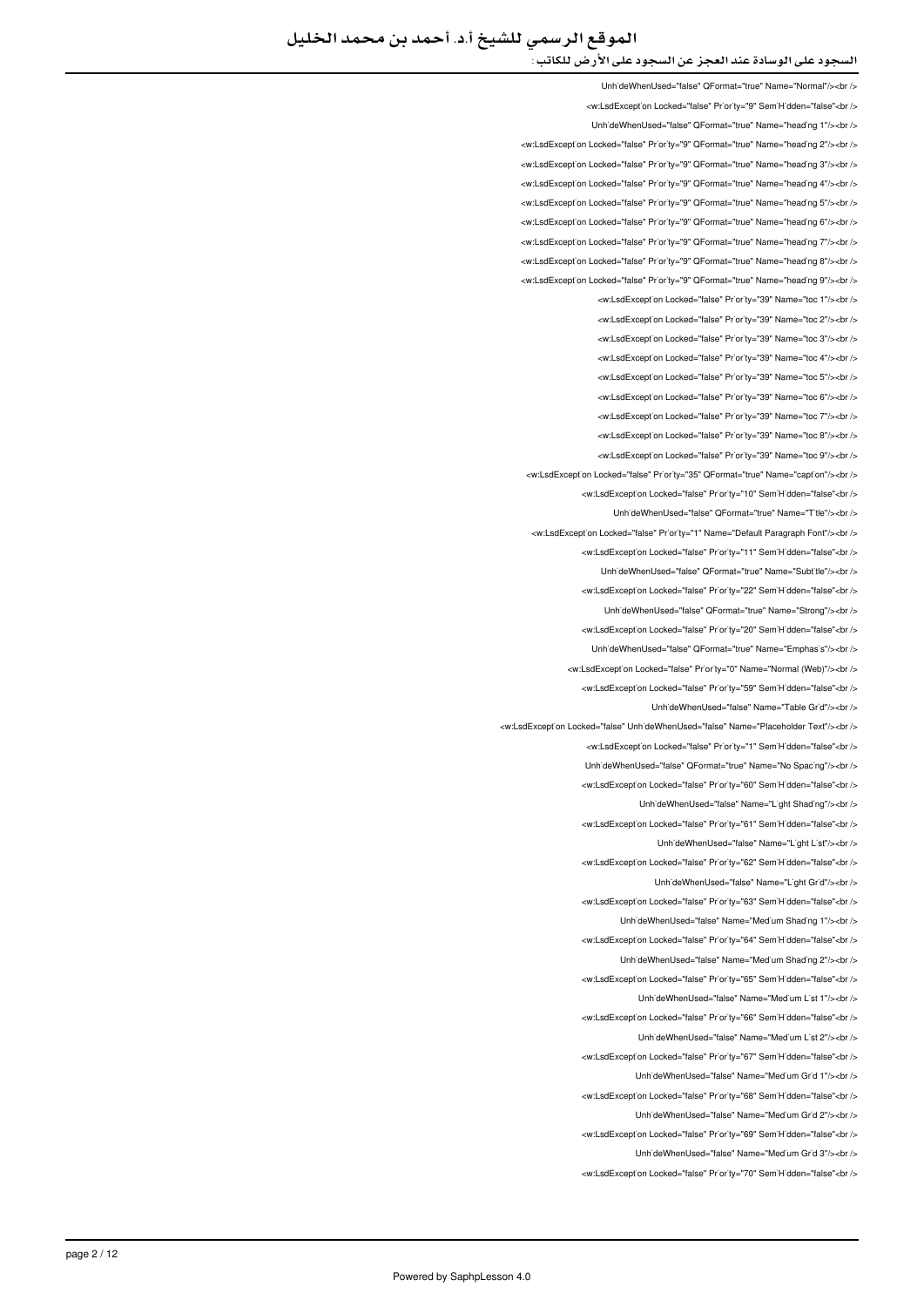LinhideWhenUsed="false" Name="Dark List"/><ht /> </w:LsdException Locked="false" Priority="71" SemiHidden="false"<br/>chi LinhideWhenUsed="false" Name="Colorful Shading"/><ht /> <w:LsdException Locked="false" Priority="72" SemiHidden="false"<br/>kor/> UnhideWhenUsed="false" Name="Colorful List"/><br /> <w:LsdException Locked="false" Priority="73" SemiHidden="false"<br/>chri LinhideWhenLised="false" Name="Colorful Grid"/szbr /s <w:LsdExcept'on Locked="false" Priority="60" SemiHidden="false"<br/>>ht /> LinhideWhenLised="false" Name="Light Shading Accent 1"/s<hr /s <w:LsdException Locked="false" Priority="61" SemiHidden="false"<br /> UnhideWhenUsed="false" Name="Light List Accent 1"/><br /> <w:LsdException Locked="false" Priority="62" SemiHidden="false"<br /> UnhideWhenUsed="false" Name="Light Grid Accent 1"/><ht /> <w:LsdExcept'on Locked="false" Pr'or'ty="63" Sem'H'dden="false"<br /> Unh'deWhenUsed="false" Name="Med'um Shad'ng 1 Accent 1"/><br /> <w:LsdException Locked="false" Priority="64" SemiHidden="false"<br/>chriden Unh'deWhenUsed="false" Name="Med'um Shad'ng 2 Accent 1"/><br /> <w:LsdException Locked="false" Priority="65" SemiHidden="false"<br/>>br/> Unh'deWhenUsed="false" Name="Med'um L'st 1 Accent 1"/><br /> will sdException Locked="false" | InhideWhenHsed="false" Name="Revision"/s/or /s/ <w:LsdException Locked="false" Priority="34" SemiHidden="false"<br/>kor/> UnhideWhenUsed="false" OFormat="true" Name="List Paragraph"/><br /> <w:LsdException Locked="false" Priority="29" SemiHidden="false"<br/>chi/> Unh'deWhenUsed="false" QFormat="true" Name="Quote"/><br /> <w:LsdException Locked="false" Priority="30" SemiHidden="false"<br/>chi UnhideWhenUsed="false" QFormat="true" Name="Intense Quote"/><br /> <w:LsdException Locked="false" Priority="66" SemiHidden="false"<br/>>htion LinhideWhenUsed="false" Name="Medium List 2 Accent 1"/s<hr /s <w:LsdException Locked="false" Priority="67" SemiHidden="false"<hr/> Unh'deWhenUsed="false" Name="Med'um Gr'd 1 Accent 1"/><br /> <w:LsdException Locked="false" Priority="68" SemiHidden="false"<hr /> Unh'deWhenUsed="false" Name="Med'um Gr'd 2 Accent 1"/><br /> <w:LsdException Locked="false" Priority="69" SemiHidden="false"<br/>chi LinhideWhenUsed="false" Name="Medium Grid 3 Accent 1"/s<hr /s <w:LsdException Locked="false" Priority="70" SemiHidden="false"<br/>kor/> UnhideWhenUsed="false" Name="Dark List Accent 1"/><br /> <w:LsdExcept'on Locked="false" Priority="71" Sem'H'dden="false"<br /> Unh'deWhenUsed="false" Name="Colorful Shading Accent 1"/><br /> <w:LsdException Locked="false" Priority="72" SemiHidden="false"<br/>kor/> LinhideWhenUsed="false" Name="Colorful List Accent 1"/><hr /> <w:LsdException Locked="false" Priority="73" SemiHidden="false"<br/>chriden LinhideWhenLised="false" Name="Colorful Grid Accent 1"/s<hr /s <w:LsdException Locked="false" Priority="60" SemiHidden="false"<br /> UnhideWhenUsed="false" Name="Light Shading Accent 2"/><ht /> <w:LsdException Locked="false" Priority="61" SemiHidden="false"<br/>cbr/> UnhideWhenUsed="false" Name="Light List Accent 2"/><br /> <w:LsdException Locked="false" Priority="62" SemiHidden="false"<br/>>ht/> UnhideWhenUsed="false" Name="Light Grid Accent 2"/><br /> will sdException Locked="false" Priority="63" SemiHidden="false">br / Unh'deWhenUsed="false" Name="Med'um Shad'ng 1 Accent 2"/><br /> <w:LsdExcept'on Locked="false" Pr'or'ty="64" Sem'H'dden="false"<br /> UnhideWhenUsed="false" Name="Medium Shading 2 Accent 2"/><br /> <w:LsdException Locked="false" Priority="65" SemiHidden="false"<br/>chr UnhideWhenUsed="false" Name="Medium List 1 Accent 2"/><br /> <w:LsdException Locked="false" Priority="66" SemiHidden="false"<br/>>ht/> UnhideWhenUsed="false" Name="Medium List 2 Accent 2"/><br /> <w:LsdException Locked="false" Priority="67" SemiHidden="false"<br/>chr/s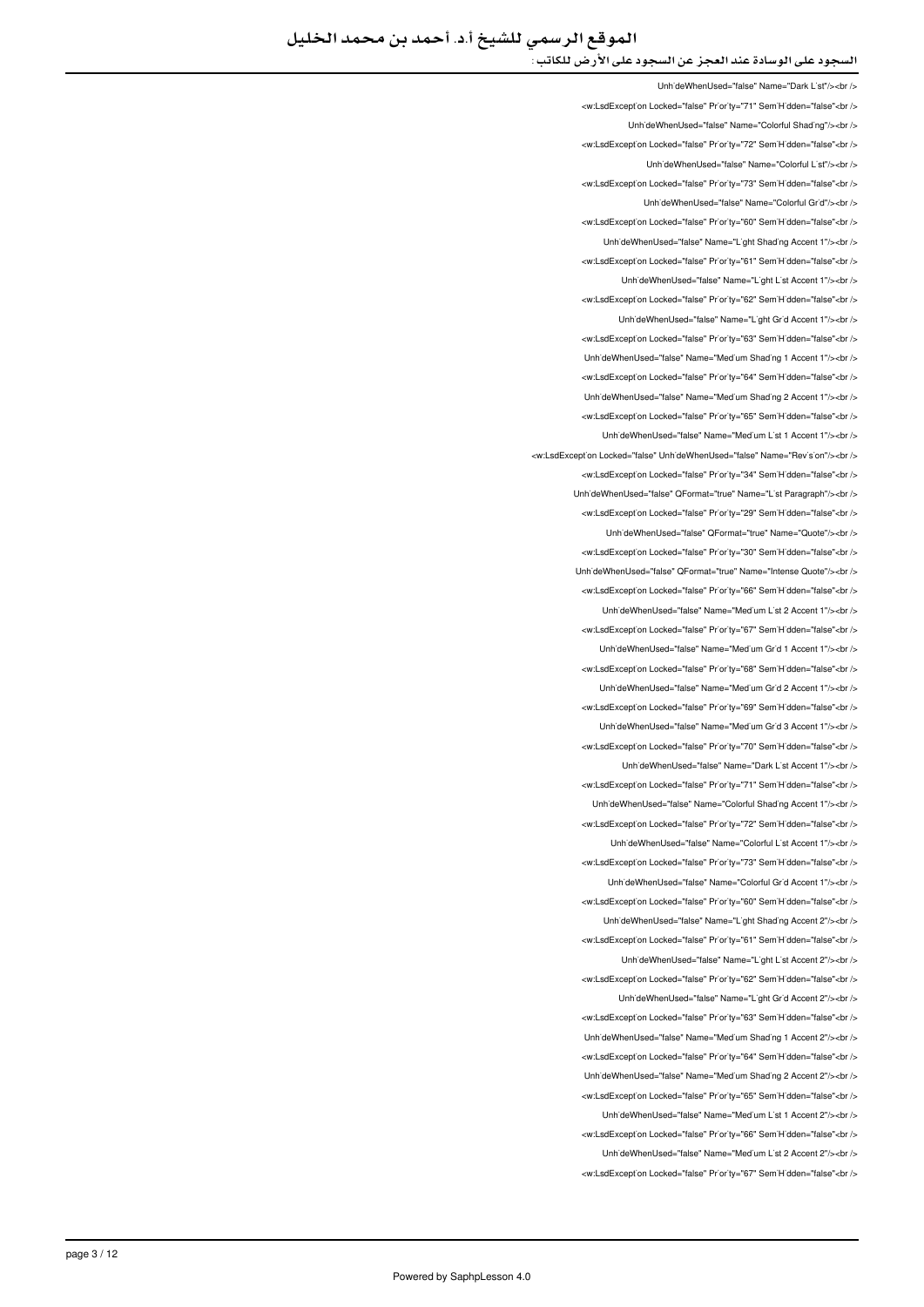UnhideWhenUsed="false" Name="Medium Grid 1 Accent 2"/><hr /> <w:LsdException Locked="false" Priority="68" SemiHidden="false"<br/>child UnhideWhenUsed="false" Name="Medium Grid 2 Accent 2"/><br /> <w:LsdException Locked="false" Priority="69" SemiHidden="false"<br/>kor/> UnhideWhenUsed="false" Name="Medium Grid 3 Accent 2"/><br /> <w:LsdException Locked="false" Priority="70" SemiHidden="false"<br/>chri LinhideWhenLised="false" Name="Dark List Accent 2"/szhr /s <w:LsdExcept'on Locked="false" Priority="71" SemiHidden="false"<br/>>ht /> LinhideWhenLised="false" Name="Colorful Shading Accent 2"/s<hr /s <w:LsdException Locked="false" Priority="72" SemiHidden="false"<br /> UnhideWhenUsed="false" Name="Colorful List Accent 2"/><br /> <w:LsdException Locked="false" Priority="73" SemiHidden="false"<br /> UnhideWhenUsed="false" Name="Colorful Grid Accent 2"/><br /> <w:LsdExcept'on Locked="false" Pr'or'ty="60" Sem'H'dden="false"<br /> Unh'deWhenUsed="false" Name="L'ght Shad'ng Accent 3"/><br /> <w:LsdExcept'on Locked="false" Pr'or'ty="61" Sem'H'dden="false"<br /> UnhideWhenUsed="false" Name="Light List Accent 3"/><br /> <w:LsdException Locked="false" Priority="62" SemiHidden="false"<br/>khidden Unh'deWhenUsed="false" Name="L'ght Gr'd Accent 3"/><br /> will sdException Locked="false" Priority="63" SemiHidden="false" <ht /s Unh'deWhenUsed="false" Name="Med'um Shad'ng 1 Accent 3"/><br /> <w:LsdException Locked="false" Priority="64" SemiHidden="false"<br/>chriden Unh'deWhenUsed="false" Name="Medium Shading 2 Accent 3"/><br /> <w:LsdException Locked="false" Priority="65" SemiHidden="false"<br/>>htion: UnhideWhenUsed="false" Name="Medium List 1 Accent 3"/><br /> <w:LsdException Locked="false" Priority="66" SemiHidden="false"<br/>>ht/> UnhideWhenUsed="false" Name="Medium List 2 Accent 3"/><br /> <w:LsdException Locked="false" Priority="67" SemiHidden="false"<br/>>ht/> LinhideWhenLised="false" Name="Medium Grid 1 Accent 3"/sabr /s <w:LsdException Locked="false" Priority="68" SemiHidden="false"<br/>>htion: LinhideWhenLised="false" Name="Medium Grid 2 Accent 3"/s<hr /s <w:LsdExcept'on Locked="false" Priority="69" Sem'H'dden="false"<br /> UnhideWhenUsed="false" Name="Medium Grid 3 Accent 3"/><br /> <w:LsdExcept'on Locked="false" Priority="70" Sem'H'dden="false"<br /> LinhideWhenUsed="false" Name="Dark List Accent 3"/><hr /> <w:LsdException Locked="false" Priority="71" SemiHidden="false"<br/>cbr/> Unh'deWhenUsed="false" Name="Colorful Shading Accent 3"/><br /> <w:LsdException Locked="false" Priority="72" SemiHidden="false"<br/>chriden Unh'deWhenUsed="false" Name="Colorful L'st Accent 3"/><br /> <w:LsdException Locked="false" Priority="73" SemiHidden="false"<hr /s UnhideWhenUsed="false" Name="Colorful Grid Accent 3"/><br /> <w:LsdException Locked="false" Priority="60" SemiHidden="false"<br/>>ht> UnhideWhenUsed="false" Name="Light Shading Accent 4"/><br /> <w:LsdException Locked="false" Priority="61" SemiHidden="false"<br/>chriden UnhideWhenUsed="false" Name="Light List Accent 4"/><br /> <w:LsdException Locked="false" Priority="62" SemiHidden="false"<br/>>ht/> UnhideWhenUsed="false" Name="Light Grid Accent 4"/><br /> <w:LsdExcept'on Locked="false" Priority="63" Sem'H'dden="false"<br /> LinhideWhenLised="false" Name="Medium Shading 1 Accent 4"/schr /s <w:LsdException Locked="false" Priority="64" SemiHidden="false"<br /> Unh'deWhenUsed="false" Name="Med'um Shad'ng 2 Accent 4"/><br /> <w:LsdException Locked="false" Priority="65" SemiHidden="false"<br/>>ht/> UnhideWhenUsed="false" Name="Medium List 1 Accent 4"/><br /> </w:LsdException Locked="false" Priority="66" SemiHidden="false"<br/>br/> UnhideWhenUsed="false" Name="Medium List 2 Accent 4"/><br/>>br <w:LsdException Locked="false" Priority="67" SemiHidden="false"<br /> UnhideWhenUsed="false" Name="Medium Grid 1 Accent 4"/><br />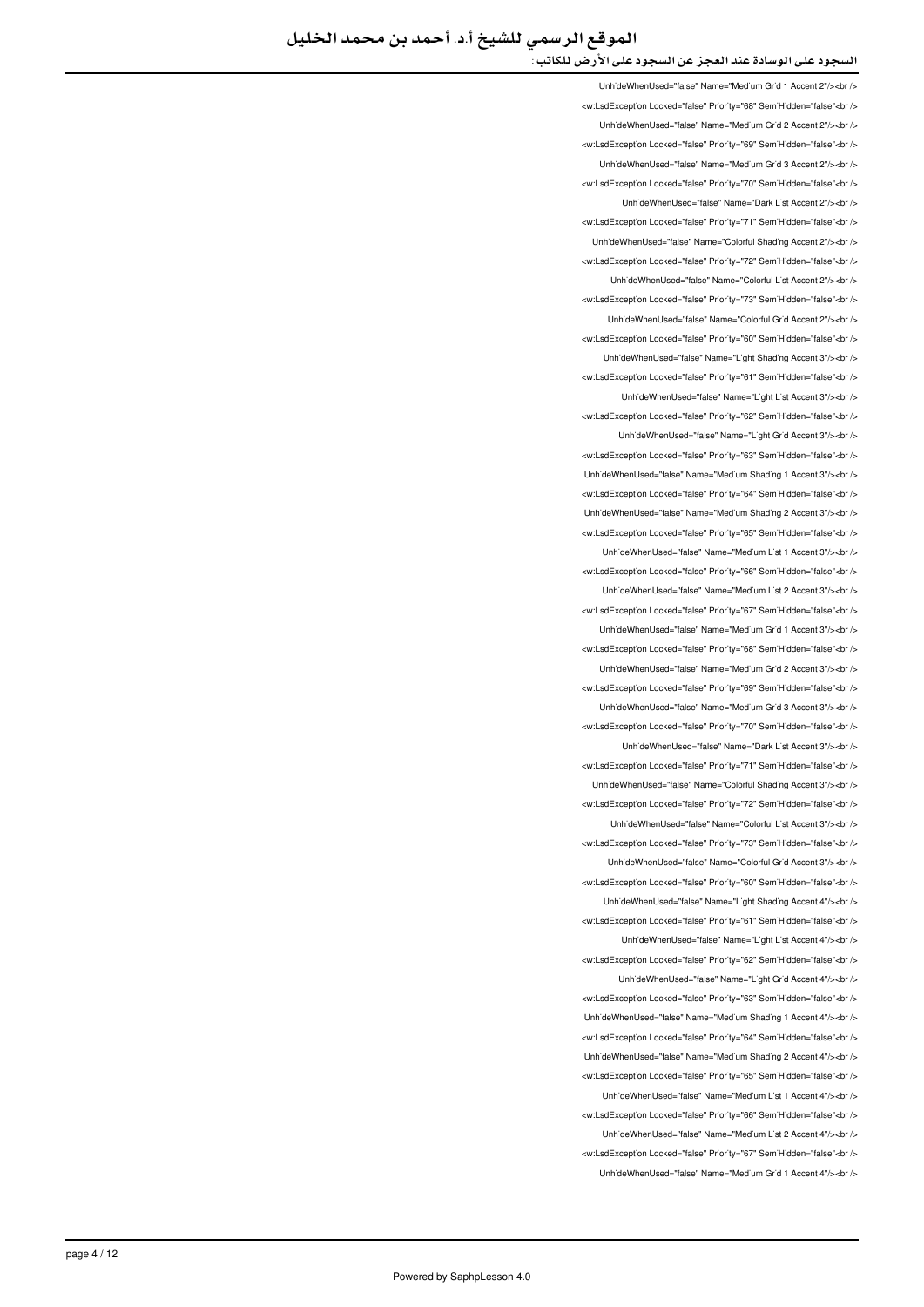<w:LsdException Locked="false" Priority="68" SemiHidden="false"<br /> UnhideWhenUsed="false" Name="Medium Grid 2 Accent 4"/><br /> <w:LsdException Locked="false" Priority="69" SemiHidden="false"<br/>>ht/> Unh'deWhenUsed="false" Name="Med'um Gr'd 3 Accent 4"/><br /> <w:LsdExcept'on Locked="false" Pr'or'ty="70" Sem'H'dden="false"<br /> LinhideWhenLised="false" Name="Dark List Accent 4"/s<hr /s <w:LsdException Locked="false" Priority="71" SemiHidden="false"<br /> Unh'deWhenUsed="false" Name="Colorful Shading Accent 4"/><br /> <w:LsdException Locked="false" Priority="72" SemiHidden="false"<hr /> UnhideWhenUsed="false" Name="Colorful List Accent 4"/><br /> <w:LsdException Locked="false" Priority="73" SemiHidden="false"<br/>check UnhideWhenUsed="false" Name="Colorful Grid Accent 4"/><br /> <w:LsdException Locked="false" Priority="60" SemiHidden="false"<br /> Unh'deWhenUsed="false" Name="L'ght Shading Accent 5"/><br /> <w:LsdException Locked="false" Priority="61" SemiHidden="false"<br /> Unh'deWhenUsed="false" Name="L'ght L'st Accent 5"/><br /> <w:LsdException Locked="false" Priority="62" SemiHidden="false"<br /> Unh'deWhenUsed="false" Name="L'ght Gr'd Accent 5"/><br /> <w:LsdExcept'on Locked="false" Priority="63" Sem'H'dden="false"<br /> LinhideWhenLised="false" Name="Medium Shading 1 Accent 5"/szhr /s <w:LsdException Locked="false" Priority="64" SemiHidden="false"<br/>>br/> LinhideWhenUsed="false" Name="Medium Shading 2 Accent 5"/><ht /> <w:LsdException Locked="false" Priority="65" SemiHidden="false"<br/>chi/> UnhideWhenUsed="false" Name="Medium List 1 Accent 5"/><br /> <w:LsdException Locked="false" Priority="66" SemiHidden="false"<br/>chi UnhideWhenUsed="false" Name="Medium List 2 Accent 5"/><br/>>br /> <w:LsdException Locked="false" Priority="67" SemiHidden="false"<br/>>htion: LinhideWhenLised="false" Name="Medium Grid 1 Accent 5"/s<hr /s <w:LsdException Locked="false" Priority="68" SemiHidden="false"<br/>chriden Unh'deWhenUsed="false" Name="Med'um Gr'd 2 Accent 5"/><br /> <w:LsdException Locked="false" Priority="69" SemiHidden="false"<br/>chr Unh'deWhenUsed="false" Name="Med'um Gr'd 3 Accent 5"/><br /> <w:LsdException Locked="false" Priority="70" SemiHidden="false"<br/>chi LinhideWhenLised="false" Name="Dark List Accent 5"/><hr /> <w:LsdException Locked="false" Priority="71" SemiHidden="false"<br/>kor/> Unh'deWhenUsed="false" Name="Colorful Shading Accent 5"/><br /> <w:LsdExcept'on Locked="false" Pr'or'ty="72" Sem'H'dden="false"<br /> UnhideWhenUsed="false" Name="Colorful List Accent 5"/><ht /> <w:LsdException Locked="false" Priority="73" SemiHidden="false"<br/>kor/> LinhideWhenUsed="false" Name="Colorful Grid Accent 5"/><hr /> <w:LsdException Locked="false" Priority="60" SemiHidden="false"<br/>chriden Unh'deWhenUsed="false" Name="L'ght Shad'ng Accent 6"/><br /> <w:LsdException Locked="false" Priority="61" SemiHidden="false"<br /> LinhideWhenUsed="false" Name="Light List Accent 6"/><ht /> <w:LsdException Locked="false" Priority="62" SemiHidden="false"<br/>cbr /> UnhideWhenUsed="false" Name="Light Grid Accent 6"/><br /> <w:LsdException Locked="false" Priority="63" SemiHidden="false"<br/>>htion: Unh'deWhenUsed="false" Name="Med'um Shading 1 Accent 6"/><br /> will sdException Locked="false" Priority="64" SemiHidden="false">br / Unh'deWhenUsed="false" Name="Med'um Shad'ng 2 Accent 6"/><br /> <w:LsdExcept'on Locked="false" Pr'or'ty="65" Sem'H'dden="false"<br /> UnhideWhenUsed="false" Name="Medium List 1 Accent 6"/><br /> <w:LsdException Locked="false" Priority="66" SemiHidden="false"<br/>chr UnhideWhenUsed="false" Name="Medium List 2 Accent 6"/><br /> <w:LsdException Locked="false" Priority="67" SemiHidden="false"<br/>>ht/> Unh'deWhenUsed="false" Name="Med'um Gr'd 1 Accent 6"/><br /> <w:LsdException Locked="false" Priority="68" SemiHidden="false"<br/>chr/s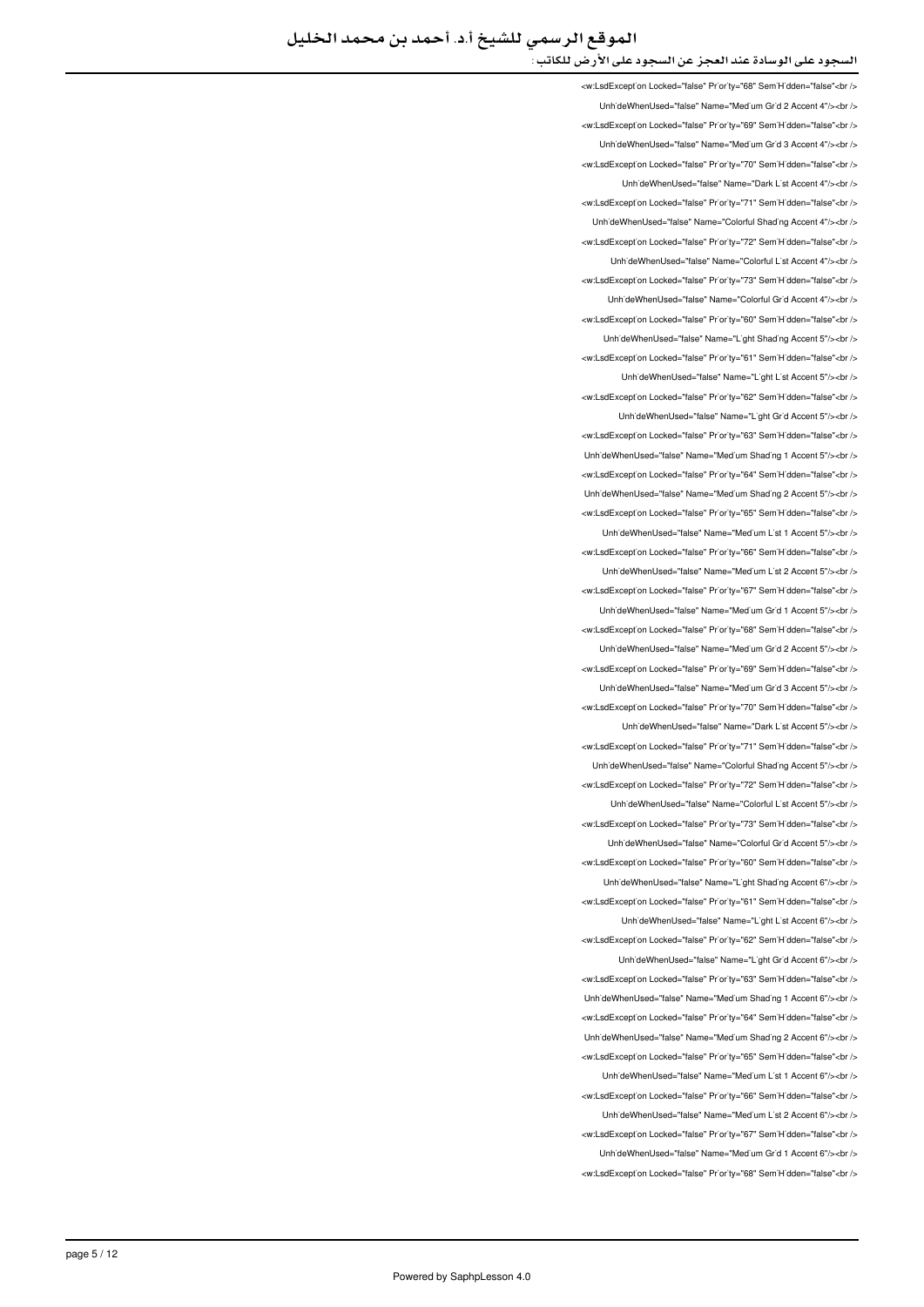UnhideWhenUsed="false" Name="Medium Grid 2 Accent 6"/><br /> <w:LsdException Locked="false" Priority="69" SemiHidden="false"<br/>child UnhideWhenUsed="false" Name="Medium Grid 3 Accent 6"/><br /> <w:LsdException Locked="false" Priority="70" SemiHidden="false"<br/>kor/> UnhideWhenUsed="false" Name="Dark List Accent 6"/><br /> <w:LsdException Locked="false" Priority="71" SemiHidden="false"<br/>check LinhideWhenUsed="false" Name="Colorful Shading Accent 6"/><br /> <w:LsdException Locked="false" Priority="72" SemiHidden="false"<br/>chi/> LinhideWhenUsed="false" Name="Colorful List Accent 6"/><hr /> <w:LsdException Locked="false" Priority="73" SemiHidden="false"<br /> UnhideWhenUsed="false" Name="Colorful Grid Accent 6"/><br /> <w:LsdException Locked="false" Priority="19" SemiHidden="false"<br /> UnhideWhenUsed="false" QFormat="true" Name="Subtle Emphasis"/><br /> <w:LsdExcept'on Locked="false" Pr'or'ty="21" Sem'H'dden="false"<br /> Unh'deWhenUsed="false" QFormat="true" Name="Intense Emphas's"/><br /> <w:LsdException Locked="false" Priority="31" SemiHidden="false"<br/>chriden Unh'deWhenUsed="false" QFormat="true" Name="Subtle Reference"/><br /> <w:LsdException Locked="false" Priority="32" SemiHidden="false"<br/>>br/> Unh'deWhenUsed="false" QFormat="true" Name="Intense Reference"/><br /> ∠w:LsdExcention Locked="false" Priority="33" SemiHidden="false"∠hr Unh'deWhenUsed="false" QFormat="true" Name="Book T'tle"/><br /> <w:LsdException Locked="false" Priority="37" Name="Bibliography"/><br/><br/>br <w:LsdException Locked="false" Priority="39" QFormat="true" Name="TOC Heading"/><br /> </w:LatentStyles><br/><br/> </xml><![end'f]--><!--['f gte mso 10]><br/>>br <style><br/><br/>> /\* Style Definitions \*/<br/>checkstyle /> table.MsoNormalTable<br /> {mso-style-name:"Table Normal";<br /> mso-tstyle-rowband-s'ze:0;<br /> mso-tstyle-colband-size:0:<br /> mso-style-noshow:yes;<br /> mso-style-pr'or'ty:99;<br /> mso-style-qformat:yes;<br /> mso-style-parent:"":<br /> mso-padding-alt:0cm 5.4pt 0cm 5.4pt;<br/><br/>b/ mso-para-marg'n:0cm;<br /> mso-para-margin-bottom:.0001pt;<br/>>hr mso-pagination:widow-orphan;<br/><br/>br  $font-s'ze:11.0nt'$ chr /s font-family:"Calibri","sans-serif":<br/>chr mso-asc"-font-family:Calibri:<br/>check mso-asc"-theme-font:minor-latin;<br/>-br /> mso-fareast-font-family:"Times New Roman":<br /> mso-fareast-theme-font:minor-fareast;<br /> mso-hans'-font-fam'ly:Cal'br';<br /> mso-hansi-theme-font:minor-latin;<br/>-br /> mso-bidi-font-family:Arial;<br/>>br mso-hidi-theme-font-minor-hidi-lehr </style><br/></br>

<! [end'f]--><br />

 $chr/s$ 

<br />p d'r="RTL" style="marg'n-top:0cm;marg'n-r'ght:6.95pt;marg'n-bottom:0cm;<br />

marg'n-left:7.1pt;marg'n-bottom:.0001pt;text-al'gn:r'ght;text-'ndent:1.0cm;<br/>kr />

I'ne-he'ght:150%;background;wh'te:d'rect'on;rtl:un'code-b'd':embed"><b><span style="font-s'ze:16.0pt;l'ne-he'ght:150%;font-family:"Trad't'onal Arab'c':<br/>>r/>

</ br>عن وروي<"R-SA">tont-family:Arial;mso-hansi-font-family:Arial;color:#222222" lang="AR-SA">ي وروي</br>

جابر رضي الله عنه أنه رأى رجلاً يصلي على وسادة، فأمر برفع الوسادة وأن يومئ<br ⁄>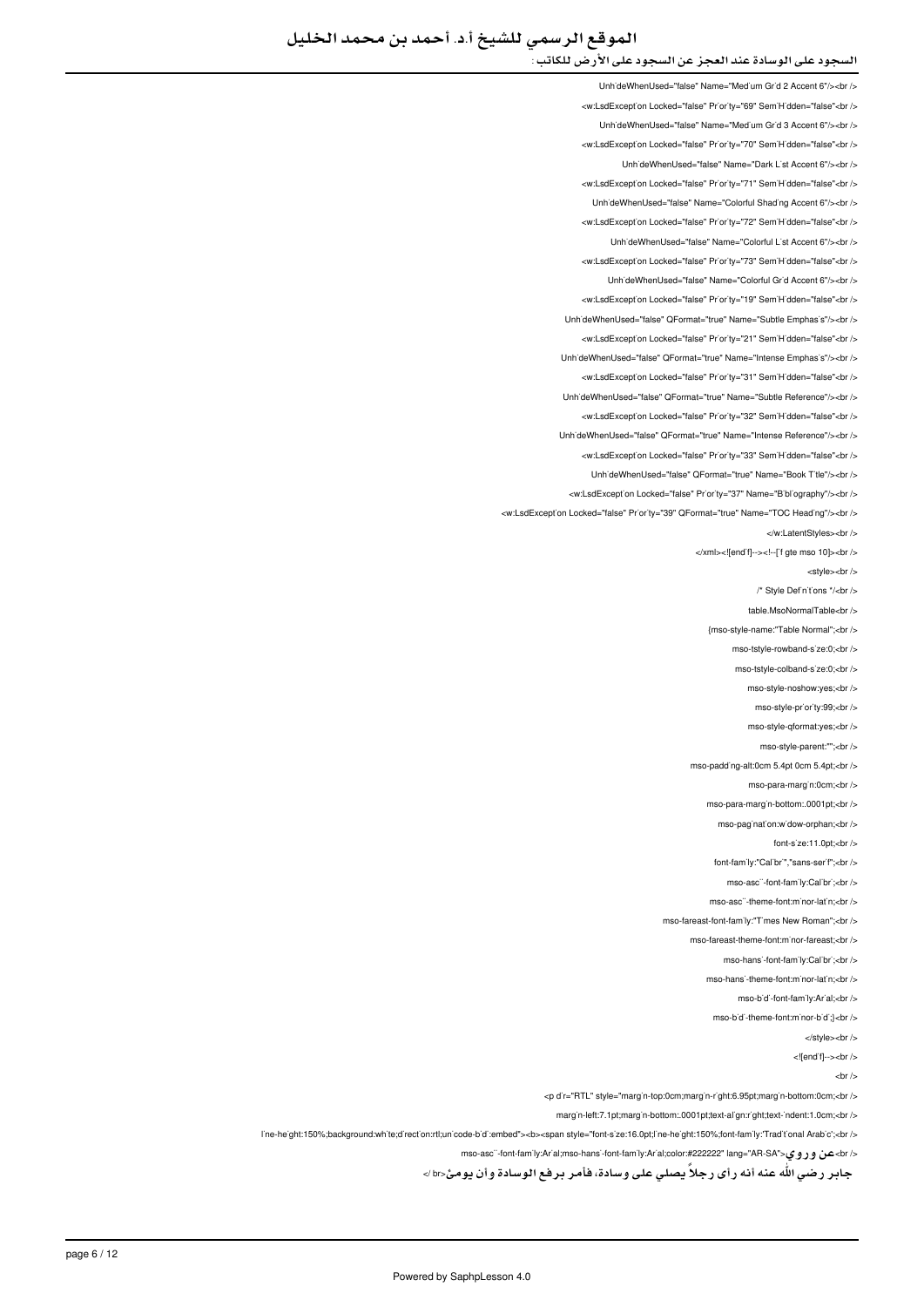الموقع الرسمي للشيخ أ.د. أحمد بن محمد الخليل

السجود على الوسادة عند العجز عن السجود على الأرض للكاتب :

بركوعه وسجوده.</span></b></p><br /<

 $**br** /**>**$ 

 $<$ /p $>$  $<$ hr/ $>$ 

 $chr/$ 

<!--['f gte mso 9]><xml><br/>>br />

<w:LatentStyles DefLockedState="false" DefLinhideWhenLised="true"<br/>chr

DefSem Hidden="true" DefOFormat="false" DefPriority="99"<br />

LatentStyleCount="267"><br />

<w:LsdException Locked="false" Priority="0" SemiHidden="false"<hr />

UnhideWhenUsed="false" QFormat="true" Name="Normal"/><br />

<w:LsdException Locked="false" Priority="9" SemiHidden="false"<br/>child

UnhideWhenUsed="false" QFormat="true" Name="heading 1"/><br />

<w:LsdException Locked="false" Priority="9" QFormat="true" Name="heading 2"/><br /> <w:LsdExcept'on Locked="false" Pr'or'ty="9" QFormat="true" Name="head'ng 3"/><br /> <w:LsdException Locked="false" Priority="9" QFormat="true" Name="heading 4"/><br /> <w:LsdException Locked="false" Priority="9" QFormat="true" Name="heading 5"/><br /> <w:LsdException Locked="false" Priority="9" QFormat="true" Name="heading 6"/><br /> <w:LsdException Locked="false" Priority="9" QFormat="true" Name="heading 7"/><br /> <w:LsdException Locked="false" Priority="9" QFormat="true" Name="heading 8"/><br /> </ br></"9 heading="Name" true="QFormat" 9="Priority" false="Locked LsdException:w < <w:LsdException Locked="false" Priority="39" Name="toc 1"/><br /> <w:LsdException Locked="false" Priority="39" Name="toc 2"/><br/><ht> <w:LsdExcept'on Locked="false" Pr'or'ty="39" Name="toc 3"/><br /> <w:LsdException Locked="false" Priority="39" Name="toc 4"/><br/><br/>br </a>

> <w:LsdException Locked="false" Priority="39" Name="toc 5"/><br /> <w:LsdException Locked="false" Priority="39" Name="toc 6"/><br />

> <w:LsdException Locked="false" Priority="39" Name="toc 7"/><br/>>ht/>

<w:LsdException Locked="false" Priority="39" Name="toc 8"/><hr />

<w:LsdException Locked="false" Priority="39" Name="toc 9"/><br />

<w:LsdExcept'on Locked="false" Pr'or'ty="0" Name="footnote text"/><br /> <w:LsdException Locked="false" Priority="35" QEormat="true" Name="caption"/s<hr /s

<w:LsdExcept'on Locked="false" Priority="0" Name="footnote reference"/><br />

<w:LsdException Locked="false" Priority="0" SemiHidden="false"<br/>check-

LinhideWhenLised="false" OFormat="true" Name="Title"/s<hr /s

<w:LsdException Locked="false" Priority="1" Name="Default Paragraph Font"/><br />

<w:LsdException Locked="false" Priority="11" SemiHidden="false"<br />

Unh'deWhenUsed="false" QFormat="true" Name="Subt'tle"/><br />

<w:LsdException Locked="false" Priority="22" SemiHidden="false"<br/>chriden

Unh'deWhenUsed="false" QFormat="true" Name="Strong"/><br />

<w:LsdException Locked="false" Priority="20" SemiHidden="false"<hr />

UnhideWhenUsed="false" OFormat="true" Name="Emphasis"/><br />

<w:LsdException Locked="false" Priority="0" Name="Normal (Web)"/><br />

<w:LsdExcept'on Locked="false" Priority="59" Sem'H'dden="false"<br />

LinhideWhenUsed="false" Name="Table Grid"/><br />

<w:LsdExcept'on Locked="false" Unh'deWhenUsed="false" Name="Placeholder Text"/><br />

<w:LsdException Locked="false" Priority="1" SemiHidden="false"<br/>>ht/>

UnhideWhenUsed="false" QFormat="true" Name="No Spacing"/><br />

<w:LsdExcept'on Locked="false" Priority="60" Sem'H'dden="false"<br />

LinhideWhenUsed="false" Name="Light Shading"/s<hr

<w:LsdException Locked="false" Priority="61" SemiHidden="false"<br />

Unh'deWhenUsed="false" Name="L'ght L'st"/><br />

<w:LsdException Locked="false" Priority="62" SemiHidden="false"<br/>>ht/>

LinhideWhenUsed="false" Name="Light Grid"/><ht/>

<w:LsdException Locked="false" Priority="63" SemiHidden="false"<br />

UnhideWhenUsed="false" Name="Medium Shading 1"/><br/>>br

<w:LsdExcept'on Locked="false" Priority="64" SemiHidden="false"<br/>>ht/>

UnhideWhenUsed="false" Name="Medium Shading 2"/><ht />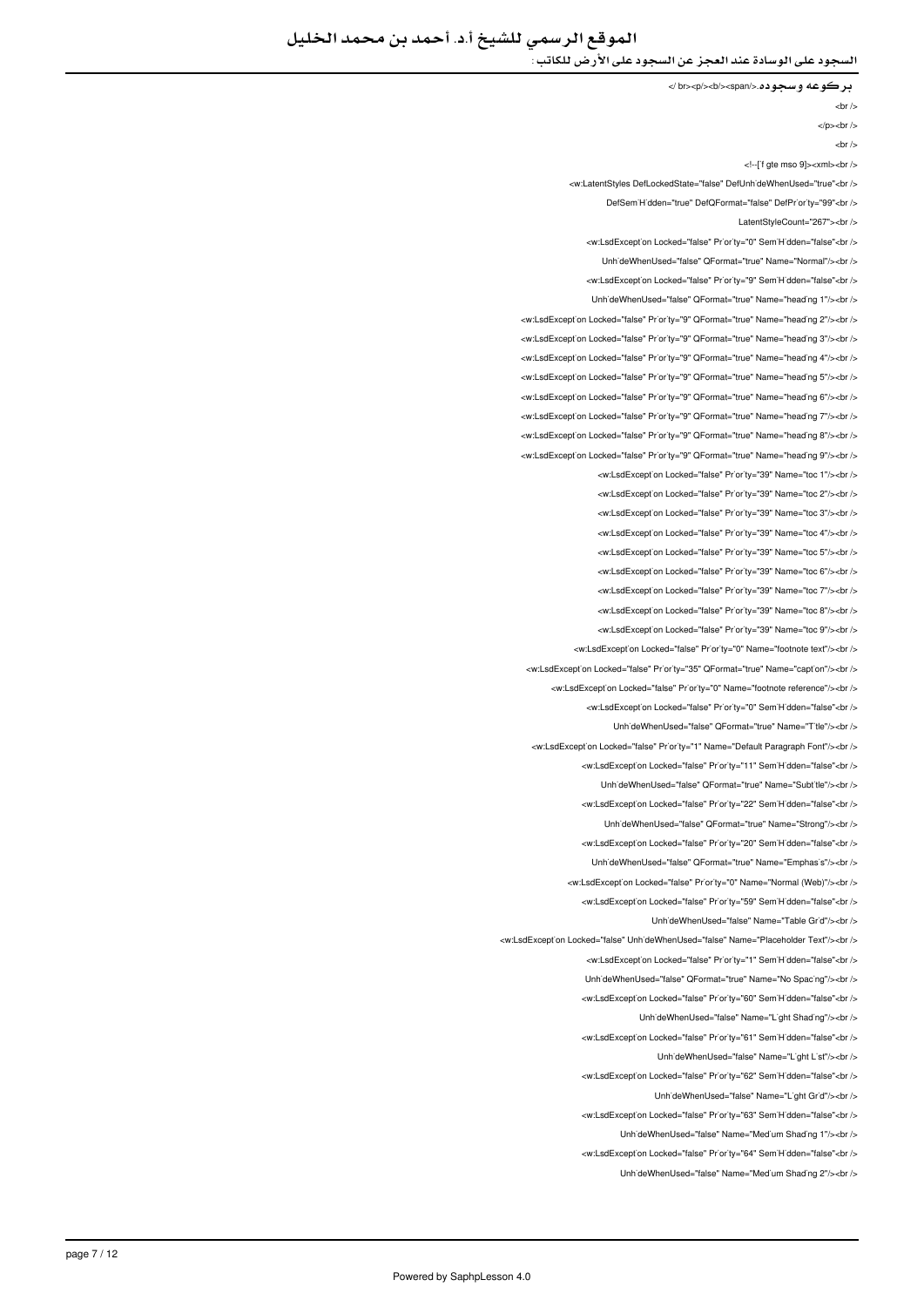<w:LsdExcept<sup>'</sup>on Locked="false" Pr<sup>'</sup>or<sup>'</sup>ty="65" Sem'H'dden="false"<br /> UnhideWhenUsed="false" Name="Medium List 1"/><br /> <w:LsdException Locked="false" Priority="66" SemiHidden="false"<br/>chriden UnhideWhenUsed="false" Name="Medium List 2"/><br /> <w:LsdExcept'on Locked="false" Pr'or'ty="67" Sem'H'dden="false"<br /> </ br></"1 Grid Medium="Name" false="UnhideWhenUsed <w:LsdException Locked="false" Priority="68" SemiHidden="false"<br/>chriden UnhideWhenUsed="false" Name="Medium Grid 2"/><br /> <w:LsdException Locked="false" Priority="69" SemiHidden="false"<hr /> UnhideWhenUsed="false" Name="Medium Grid 3"/><br /> <w:LsdException Locked="false" Priority="70" SemiHidden="false"<br/>check LinhideWhenUsed="false" Name="Dark List"/><br /> <w:LsdException Locked="false" Priority="71" SemiHidden="false"<br /> UnhideWhenUsed="false" Name="Colorful Shading"/><ht /> <w:LsdException Locked="false" Priority="72" SemiHidden="false"<br /> UnhideWhenUsed="false" Name="Colorful List"/><br /> <w:LsdException Locked="false" Priority="73" SemiHidden="false"<br/>>ht/> LinhideWhenLised="false" Name="Colorful Grid"/><hr <w:LsdExcept'on Locked="false" Priority="60" Sem'H'dden="false"<br/>cht /> 1 InhideWhenUsed="false" Name="Light Shading Accent 1"/><br/>>br <w:LsdException Locked="false" Priority="61" SemiHidden="false"<br /> LinhideWhenUsed="false" Name="Light List Accent 1"/><ht /> <w:LsdException Locked="false" Priority="62" SemiHidden="false"<br/>>ht/> Unh'deWhenUsed="false" Name="L'ght Gr'd Accent 1"/><br /> <w:LsdException Locked="false" Priority="63" SemiHidden="false"<br/>chi UnhideWhenUsed="false" Name="Medium Shading 1 Accent 1"/><br /> <w:LsdException Locked="false" Priority="64" SemiHidden="false"<br/>>htion Unh'deWhenUsed="false" Name="Med'um Shad'ng 2 Accent 1"/><br /> <w:LsdException Locked="false" Priority="65" SemiHidden="false"<br/>chriden Unh'deWhenUsed="false" Name="Medium List 1 Accent 1"/><br /> <w:LsdException Locked="false" LinhideWhenUsed="false" Name="Beyision"/><hr <w:LsdExcept'on Locked="false" Priority="34" Sem'H'dden="false"<br /> UnhideWhenUsed="false" QFormat="true" Name="List Paragraph"/><br /> <w:LsdExcept'on Locked="false" Priority="29" Sem'H'dden="false"<br /> UnhideWhenUsed="false" QFormat="true" Name="Quote"/><ht /> <w:LsdException Locked="false" Priority="30" SemiHidden="false"<br /> Unh'deWhenUsed="false" QFormat="true" Name="Intense Quote"/><br /> <w:LsdException Locked="false" Priority="66" SemiHidden="false"<br/>chriden Unh'deWhenUsed="false" Name="Medium List 2 Accent 1"/><br/>>br /> <w:LsdException Locked="false" Priority="67" SemiHidden="false"<hr /s UnhideWhenUsed="false" Name="Medium Grid 1 Accent 1"/><br /> <w:LsdException Locked="false" Priority="68" SemiHidden="false"<br/>>ht> Unh'deWhenUsed="false" Name="Med'um Gr'd 2 Accent 1"/><br /> <w:LsdException Locked="false" Priority="69" SemiHidden="false"<br/>chriden Unh'deWhenUsed="false" Name="Med'um Gr'd 3 Accent 1"/><br /> <w:LsdException Locked="false" Priority="70" SemiHidden="false"<br/>>ht/> UnhideWhenUsed="false" Name="Dark List Accent 1"/><br /> <w:LsdExcept'on Locked="false" Priority="71" Sem'H'dden="false"<br /> LinhideWhenLised="false" Name="Colorful Shading Accent 1"/s<hr /s <w:LsdException Locked="false" Priority="72" SemiHidden="false"<br /> Unh'deWhenUsed="false" Name="Colorful L'st Accent 1"/><br /> <w:LsdException Locked="false" Priority="73" SemiHidden="false"<br/>>ht/> UnhideWhenUsed="false" Name="Colorful Grid Accent 1"/><ht /> </w:LsdException Locked="false" Priority="60" SemiHidden="false"<br/>br/> UnhideWhenUsed="false" Name="Light Shading Accent 2"/><br/>>br <w:LsdExcept'on Locked="false" Priority="61" SemiHidden="false"<br/>>ht/> LinhideWhenUsed="false" Name="Light List Accent 2"/><ht />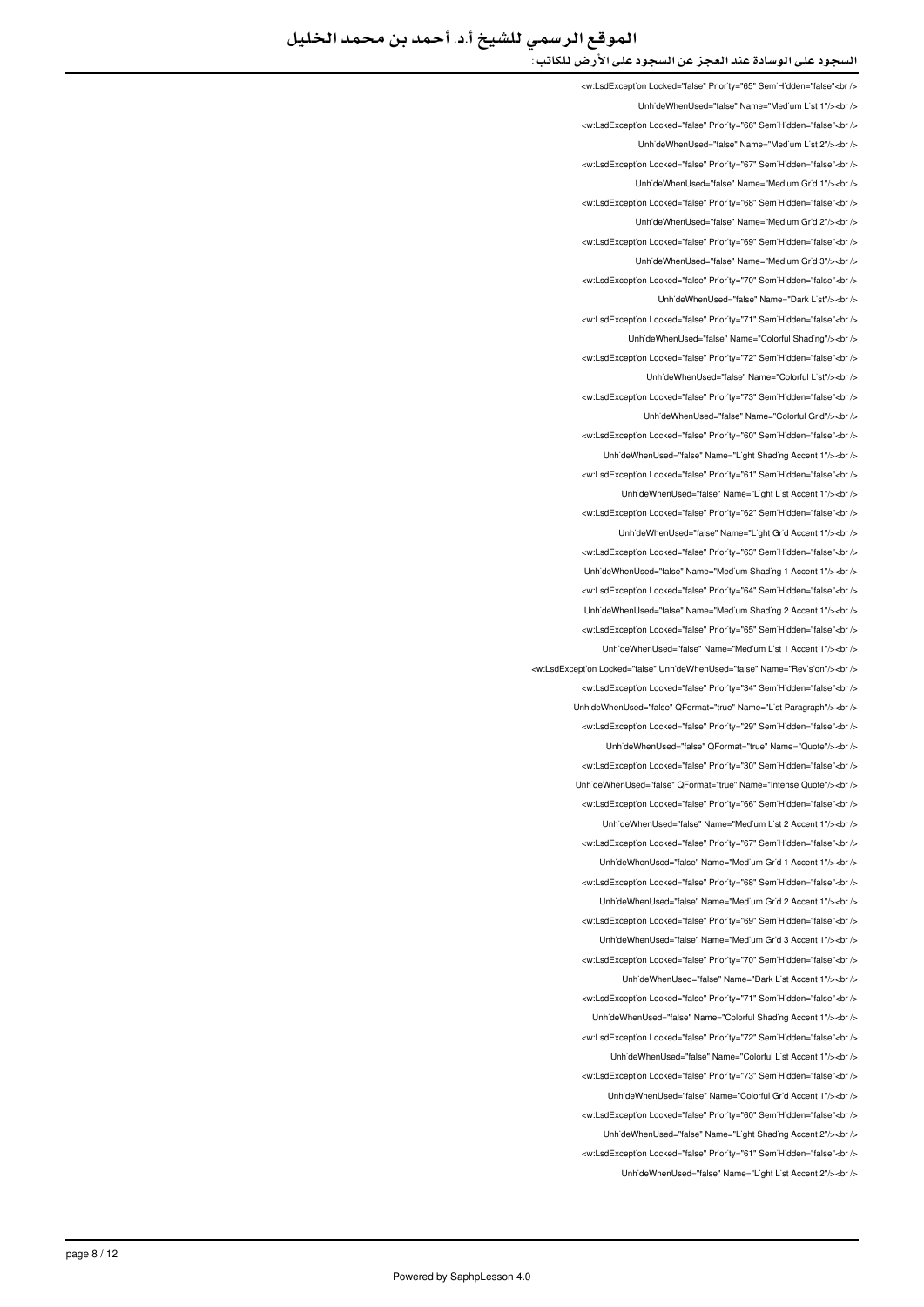<w:LsdExcept'on Locked="false" Pr'or'ty="62" Sem'H'dden="false"<br /> UnhideWhenUsed="false" Name="Light Grid Accent 2"/><br /> <w:LsdException Locked="false" Priority="63" SemiHidden="false"<br/>>ht/> Unh'deWhenUsed="false" Name="Med'um Shad'ng 1 Accent 2"/><br /> <w:LsdExcept'on Locked="false" Pr'or'ty="64" Sem'H'dden="false"<br /> LinhideWhenLised="false" Name="Medium Shading 2 Accent 2"/schr <w:LsdException Locked="false" Priority="65" SemiHidden="false"<br/>chriden Unh'deWhenUsed="false" Name="Medium List 1 Accent 2"/><br /> <w:LsdException Locked="false" Priority="66" SemiHidden="false"<hr /> UnhideWhenUsed="false" Name="Medium List 2 Accent 2"/><br /> <w:LsdException Locked="false" Priority="67" SemiHidden="false"<br/>>ht /> UnhideWhenUsed="false" Name="Medium Grid 1 Accent 2"/><br /> <w:LsdException Locked="false" Priority="68" SemiHidden="false"<br /> UnhideWhenUsed="false" Name="Medium Grid 2 Accent 2"/><hr /> <w:LsdException Locked="false" Priority="69" SemiHidden="false"<br /> UnhideWhenUsed="false" Name="Medium Grid 3 Accent 2"/><br /> <w:LsdExcept'on Locked="false" Pr'or'ty="70" Sem'H'dden="false"<br /> UnhideWhenUsed="false" Name="Dark List Accent 2"/><br /> <w:LsdExcept'on Locked="false" Priority="71" Sem'H'dden="false"<br/>cht /> LinhideWhenLised="false" Name="Colorful Shading Accent 2"/schr <w:LsdException Locked="false" Priority="72" SemiHidden="false"<br/>>br/> UnhideWhenUsed="false" Name="Colorful List Accent 2"/><ht /> <w:LsdException Locked="false" Priority="73" SemiHidden="false"<br/>chi/> UnhideWhenUsed="false" Name="Colorful Grid Accent 2"/><br /> <w:LsdException Locked="false" Priority="60" SemiHidden="false"<br/>chi UnhideWhenUsed="false" Name="Light Shading Accent 3"/><br/>>br /> <w:LsdException Locked="false" Priority="61" SemiHidden="false"<br/>>htion: Unh'deWhenUsed="false" Name="L'ght L'st Accent 3"/><br /> <w:LsdException Locked="false" Priority="62" SemiHidden="false"<br/>chriden Unh'deWhenUsed="false" Name="L'ght Gr'd Accent 3"/><br /> <w:LsdException Locked="false" Priority="63" SemiHidden="false"<hr /> Unh'deWhenUsed="false" Name="Med'um Shading 1 Accent 3"/><br /> <w:LsdException Locked="false" Priority="64" SemiHidden="false"<br/>>ht> Unh'deWhenUsed="false" Name="Med'um Shad'ng 2 Accent 3"/><br /> <w:LsdException Locked="false" Priority="65" SemiHidden="false"<br/>chriden Unh'deWhenUsed="false" Name="Med'um L'st 1 Accent 3"/><br /> <w:LsdExcept'on Locked="false" Priority="66" Sem'H'dden="false"<br /> UnhideWhenUsed="false" Name="Medium List 2 Accent 3"/><ht /> <w:LsdException Locked="false" Priority="67" SemiHidden="false"<br/>kor/> LinhideWhenLised="false" Name="Medium Grid 1 Accent 3"/><hr /> <w:LsdException Locked="false" Priority="68" SemiHidden="false"<br/>chriden LinhideWhenLised="false" Name="Medium Grid 2 Accent 3"/s<hr /s <w:LsdException Locked="false" Priority="69" SemiHidden="false"<br /> UnhideWhenUsed="false" Name="Medium Grid 3 Accent 3"/><br /> <w:LsdException Locked="false" Priority="70" SemiHidden="false"<br/>cbr /> UnhideWhenUsed="false" Name="Dark List Accent 3"/><br /> <w:LsdException Locked="false" Priority="71" SemiHidden="false"<br/>>ht/> Unh'deWhenUsed="false" Name="Colorful Shading Accent 3"/><br /> will sdException Locked="false" Priority="72" SemiHidden="false">br / Unh'deWhenUsed="false" Name="Colorful L'st Accent 3"/><br /> <w:LsdExcept'on Locked="false" Pr'or'ty="73" Sem'H'dden="false"<br /> UnhideWhenUsed="false" Name="Colorful Grid Accent 3"/><br /> <w:LsdException Locked="false" Priority="60" SemiHidden="false"<br/>chriden UnhideWhenUsed="false" Name="Light Shading Accent 4"/><br /> <w:LsdException Locked="false" Priority="61" SemiHidden="false"<br/>check UnhideWhenUsed="false" Name="Light List Accent 4"/><br /> <w:LsdException Locked="false" Priority="62" SemiHidden="false"<br/>chr/s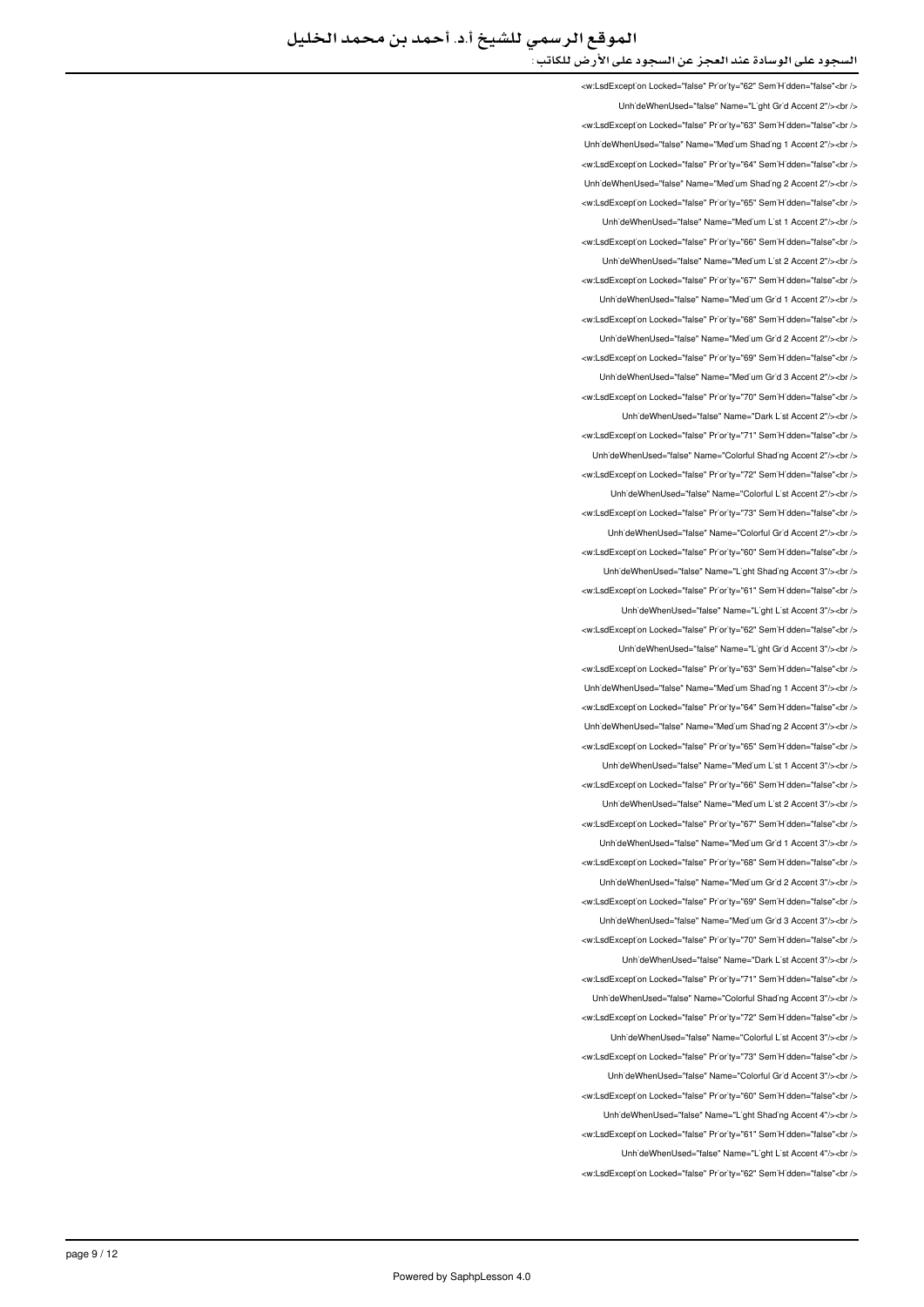UnhideWhenUsed="false" Name="Light Grid Accent 4"/><br /> <w:LsdException Locked="false" Priority="63" SemiHidden="false"<br/>child UnhideWhenUsed="false" Name="Medium Shading 1 Accent 4"/><br /> <w:LsdException Locked="false" Priority="64" SemiHidden="false"<br/>kor/> UnhideWhenUsed="false" Name="Medium Shading 2 Accent 4"/><br /> </ br"<false="SemiHidden" 65="Priority" false="Locked LsdException:w < LinhideWhenLised="false" Name="Medium List 1 Accent 4"/szhr /s <w:LsdException Locked="false" Priority="66" SemiHidden="false"<br/>>htion LinhideWhenLised="false" Name="Medium List 2 Accent 4"/s<hr /s <w:LsdException Locked="false" Priority="67" SemiHidden="false"<br /> UnhideWhenUsed="false" Name="Medium Grid 1 Accent 4"/><br /> <w:LsdException Locked="false" Priority="68" SemiHidden="false"<br /> UnhideWhenUsed="false" Name="Medium Grid 2 Accent 4"/><br /> <w:LsdExcept'on Locked="false" Pr'or'ty="69" Sem'H'dden="false"<br /> Unh'deWhenUsed="false" Name="Med'um Gr'd 3 Accent 4"/><br /> <w:LsdExcept'on Locked="false" Pr'or'ty="70" Sem'H'dden="false"<br /> UnhideWhenUsed="false" Name="Dark List Accent 4"/><br /> <w:LsdException Locked="false" Priority="71" SemiHidden="false"<br/>>htion: Unh'deWhenUsed="false" Name="Colorful Shading Accent 4"/><br /> will sdException Locked="false" Priority="72" SemiHidden="false" chr Unh'deWhenUsed="false" Name="Colorful L'st Accent 4"/><br /> <w:LsdException Locked="false" Priority="73" SemiHidden="false"<br/>chriden Unh'deWhenUsed="false" Name="Colorful Gr'd Accent 4"/><br /> <w:LsdException Locked="false" Priority="60" SemiHidden="false"<br/>>htion: UnhideWhenUsed="false" Name="Light Shading Accent 5"/><br /> <w:LsdException Locked="false" Priority="61" SemiHidden="false"<br/>>ht/> UnhideWhenUsed="false" Name="Light List Accent 5"/><br /> <w:LsdException Locked="false" Priority="62" SemiHidden="false"<br /> UnhideWhenUsed="false" Name="Light Grid Accent 5"/><br /> <w:LsdException Locked="false" Priority="63" SemiHidden="false"<br/>>htion: LinhideWhenLised="false" Name="Medium Shading 1 Accent 5"/s<hr /s <w:LsdExcept'on Locked="false" Priority="64" Sem'H'dden="false"<br /> UnhideWhenUsed="false" Name="Medium Shading 2 Accent 5"/><br /> <w:LsdExcept'on Locked="false" Priority="65" Sem'H'dden="false"<br /> UnhideWhenUsed="false" Name="Medium List 1 Accent 5"/><ht /> <w:LsdException Locked="false" Priority="66" SemiHidden="false"<br/>cbr /> UnhideWhenUsed="false" Name="Medium List 2 Accent 5"/><br /> <w:LsdException Locked="false" Priority="67" SemiHidden="false"<br/>chriden Unh'deWhenUsed="false" Name="Med'um Gr'd 1 Accent 5"/><br /> <w:LsdException Locked="false" Priority="68" SemiHidden="false"<hr /> UnhideWhenUsed="false" Name="Medium Grid 2 Accent 5"/><br /> <w:LsdException Locked="false" Priority="69" SemiHidden="false"<br/>>ht> UnhideWhenUsed="false" Name="Medium Grid 3 Accent 5"/><br /> <w:LsdException Locked="false" Priority="70" SemiHidden="false"<br/>chriden Unh'deWhenUsed="false" Name="Dark L'st Accent 5"/><br /> <w:LsdException Locked="false" Priority="71" SemiHidden="false"<br/>>ht/> Unh'deWhenUsed="false" Name="Colorful Shading Accent 5"/><br /> <w:LsdExcept'on Locked="false" Priority="72" Sem'H'dden="false"<br /> LinhideWhenLised="false" Name="Colorful List Accent 5"/szhr /s <w:LsdExcept'on Locked="false" Priority="73" SemiHidden="false"<br/>>ht/> UnhideWhenUsed="false" Name="Colorful Grid Accent 5"/><br /> <w:LsdException Locked="false" Priority="60" SemiHidden="false"<br/>>ht/> UnhideWhenUsed="false" Name="Light Shading Accent 6"/><br /> <w:LsdException Locked="false" Priority="61" SemiHidden="false"<br /> LinhideWhenLised="false" Name="Light List Accent 6"/><hr /> <w:LsdExcept'on Locked="false" Priority="62" SemiHidden="false"<br /> UnhideWhenUsed="false" Name="Light Grid Accent 6"/><ht />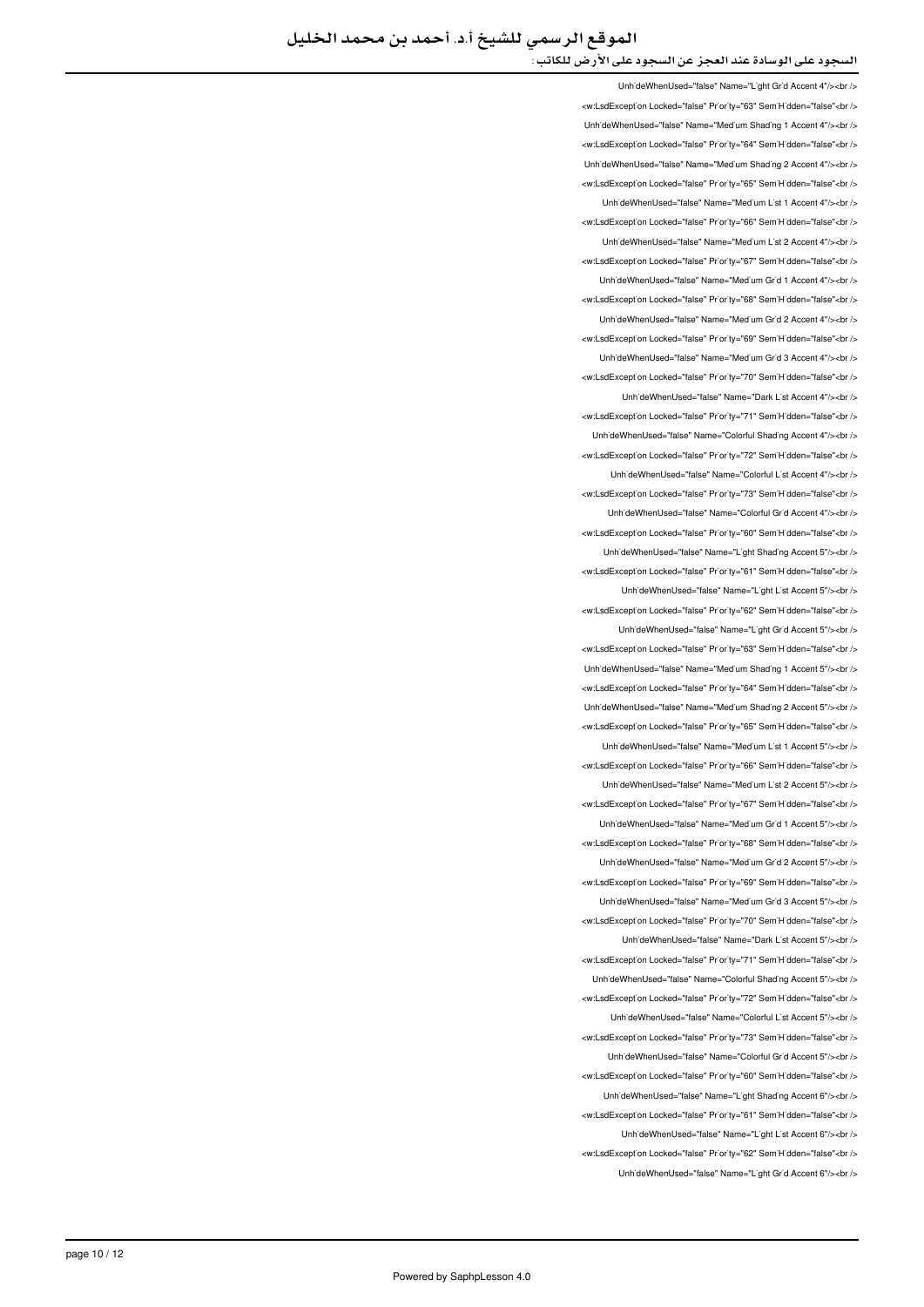<w:LsdException Locked="false" Priority="63" SemiHidden="false"<br /> UnhideWhenUsed="false" Name="Medium Shading 1 Accent 6"/><br /> <w:LsdException Locked="false" Priority="64" SemiHidden="false"<br/>>ht/> UnhideWhenUsed="false" Name="Medium Shading 2 Accent 6"/><br /> <w:LsdExcept'on Locked="false" Priority="65" Sem'H'dden="false"<br /> LinhideWhenLised="false" Name="Medium List 1 Accent 6"/><hr /> </w:LsdException Locked="false" Priority="66" SemiHidden="false"<br /> Unh'deWhenUsed="false" Name="Medium List 2 Accent 6"/><br /> <w:LsdException Locked="false" Priority="67" SemiHidden="false"<br/>>ht/> Unh'deWhenUsed="false" Name="Med'um Gr'd 1 Accent 6"/><br /> <w:LsdException Locked="false" Priority="68" SemiHidden="false"<br/>>ht /> UnhideWhenUsed="false" Name="Medium Grid 2 Accent 6"/><br /> <w:LsdException Locked="false" Priority="69" SemiHidden="false"<br /> UnhideWhenUsed="false" Name="Medium Grid 3 Accent 6"/><br /> <w:LsdException Locked="false" Priority="70" SemiHidden="false"<br /> UnhideWhenUsed="false" Name="Dark List Accent 6"/><br /> <w:LsdException Locked="false" Priority="71" SemiHidden="false"<br /> Unh'deWhenUsed="false" Name="Colorful Shading Accent 6"/><br /> <w:LsdException Locked="false" Priority="72" SemiHidden="false"<br /> LinhideWhenHeed="false" Name="Colorful List Accent 6"/schr /s <w:LsdException Locked="false" Priority="73" SemiHidden="false"<br/>kor/> UnhideWhenUsed="false" Name="Colorful Grid Accent 6"/><ht /> <w:LsdException Locked="false" Priority="19" SemiHidden="false"<br/>chi/> UnhideWhenUsed="false" QFormat="true" Name="Subtle Emphasis"/><br /> <w:LsdException Locked="false" Priority="21" SemiHidden="false"<br/>chi UnhideWhenUsed="false" QFormat="true" Name="Intense Emphasis"/><br /> <w:LsdException Locked="false" Priority="31" SemiHidden="false"<br/>>htion UnhideWhenUsed="false" QFormat="true" Name="Subtle Reference"/><br /> <w:LsdException Locked="false" Priority="32" SemiHidden="false"<hr/> Unh'deWhenUsed="false" QFormat="true" Name="Intense Reference"/><br /> <w:LsdException Locked="false" Priority="33" SemiHidden="false"<hr /> Unh'deWhenUsed="false" QFormat="true" Name="Book T'tle"/><br /> <w:LsdException Locked="false" Priority="37" Name="Bibliography"/><br /> <w:LsdException Locked="false" Priority="39" QFormat="true" Name="TOC Heading"/><br /> </w:LatentStyles><br/></w </xml><![endif]--><!--['f gte mso 10]><br/>>br <style><br/><br/>>> /\* Style Definitions \*/<br/>chr /> table.MsoNormalTable<br /> {mso-style-name:"Table Normal":<hr mso-tstyle-rowband-s'ze:0;<br /> mso-tstyle-colband-s'ze:0:<br /> mso-style-noshow:yes;<br /> mso-style-priority:99:<br/>chr mso-style-qformat:yes;<br /> mso-style-parent:"";<br /> mso-padding-alt:0cm 5.4pt 0cm 5.4pt;<br/>kor /> mso-para-margin:0cm:<br /> mso-para-margin-bottom: 0001pt:<br/>-br mso-pagination:widow-orphan;<br/>>hr>  $font-size:11.0pt:  
br/s$ font-family:"Calibri","sans-serif";<br/>-> mso-ascii-font-family:Calibrit-chr /> mso-asc"-theme-font:minor-latin;<br/>>br/> mso-fareast-font-family:"Times New Roman":<br/>-br /> mso-fareast-theme-font:minor-fareast;<br/>kor /> mso-hansi-font-family:Calibri:<br/>che